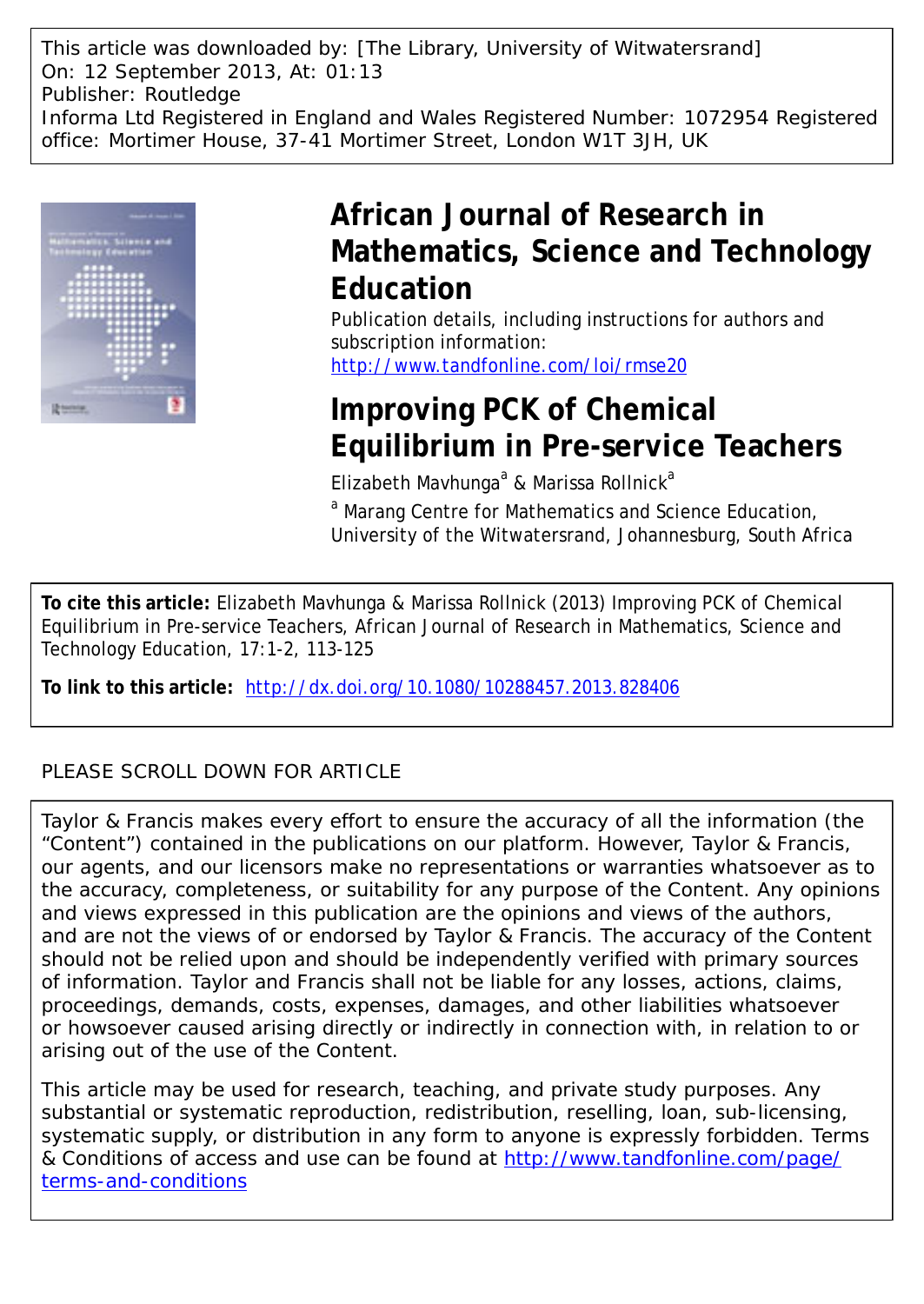African Journal of Research in Mathematics, Science and Technology Education, 2013 Vol. 17, No. 1–2, 113–125, http://dx.doi.org/10.1080/10288457.2013.828406 © 2013 Southern African Association for Research in Mathematics, Science and Technology Education (SAARMSTE)

# **SOFT**

## Improving PCK of Chemical Equilibrium in Pre-service **Teachers**

Elizabeth Mavhunga\* and Marissa Rollnick

Marang Centre for Mathematics and Science Education, University of the Witwatersrand, Johannesburg, South Africa \*Corresponding author, email: [Elizabeth.Mavhunga@wits.ac.za](mailto:Elizabeth.Mavhunga@wits.ac.za)

It is commonly accepted that Pedagogical Content Knowledge (PCK) has a topic-specific nature. However, its implementation in teacher education programmes has remained generic and tacit. This paper reports on an attempt to improve the quality of PCK in chemistry pre service teachers in a specified topic—chemical equilibrium. By locating PCK at a topic level, a refined theoretical description of the construct sensitive to the specificity of the topic is suggested and its validity argued. The refined description is grounded on the notion of transformation of topic-specific concepts to PCK, and the identification of components that enable such a transformation. The components were identified as Learners' Prior Knowledge, Curricular Saliency, What makes a topic easy or difficult to understand, Representations including analogies and Conceptual Teaching Strategies. The extent to which the explicit teaching of these five components influences the improvement of the quality of PCK within Chemical Equilibrium was determined in an intervention with 16 physical science pre-service teachers. The impact of the intervention was determined through mixed methods. The intervention resulted in a significant (99% confidence) overall improvement of the quality of PCK within chemical equilibrium. The findings signal a reciprocal relationship between PCK and the pedagogical transformation of concepts, where the latter was previously reported to result from PCK. Recommendations with regard to constructing PCK at a topic level in teacher education programmes are suggested with particular reference to the South African context.

Keywords: pedagogical content knowledge; topic-specific PCK; chemical equilibrium and transformation of subject matter knowledge

#### Introduction

Pedagogical Content Knowledge (PCK) as a theoretical construct has become a popular hallmark for the teaching profession in many teaching disciplines including science (e.g. Jüttner & Neuhaus, [2012\)](#page-12-0). While its exact nature is still to be agreed, science education researchers agree on its value for implementation in teacher education programmes (Abell, [2007](#page-12-0); Kind, [2009\)](#page-12-0). This consensus has influenced the surge in empirical studies capturing and measuring the construct, and has therefore fuelled the need for a clearly articulated model of what is to be measured. There is agreement in the literature about the topic-specific nature of PCK as a theoretical construct (e.g. Loughran, Berry, & Mulhall, [2004\)](#page-12-0). This is the foundation on which the discussion in this paper is laid. We argue that the topicspecific nature of PCK suggests the need for a PCK construct that is defined more sharply to reflect the specificity of the topic rather than reference to a subject or discipline. Thus PCK in chemical equilibrium is different from PCK in physical science as suggested by Veal and Makinster [\(1999](#page-13-0)). In this paper, we seek to make explicit the development of PCK within a specific topic, in a teacher preparation programme. In the discussion below we first provide a rationale for implementing the idea of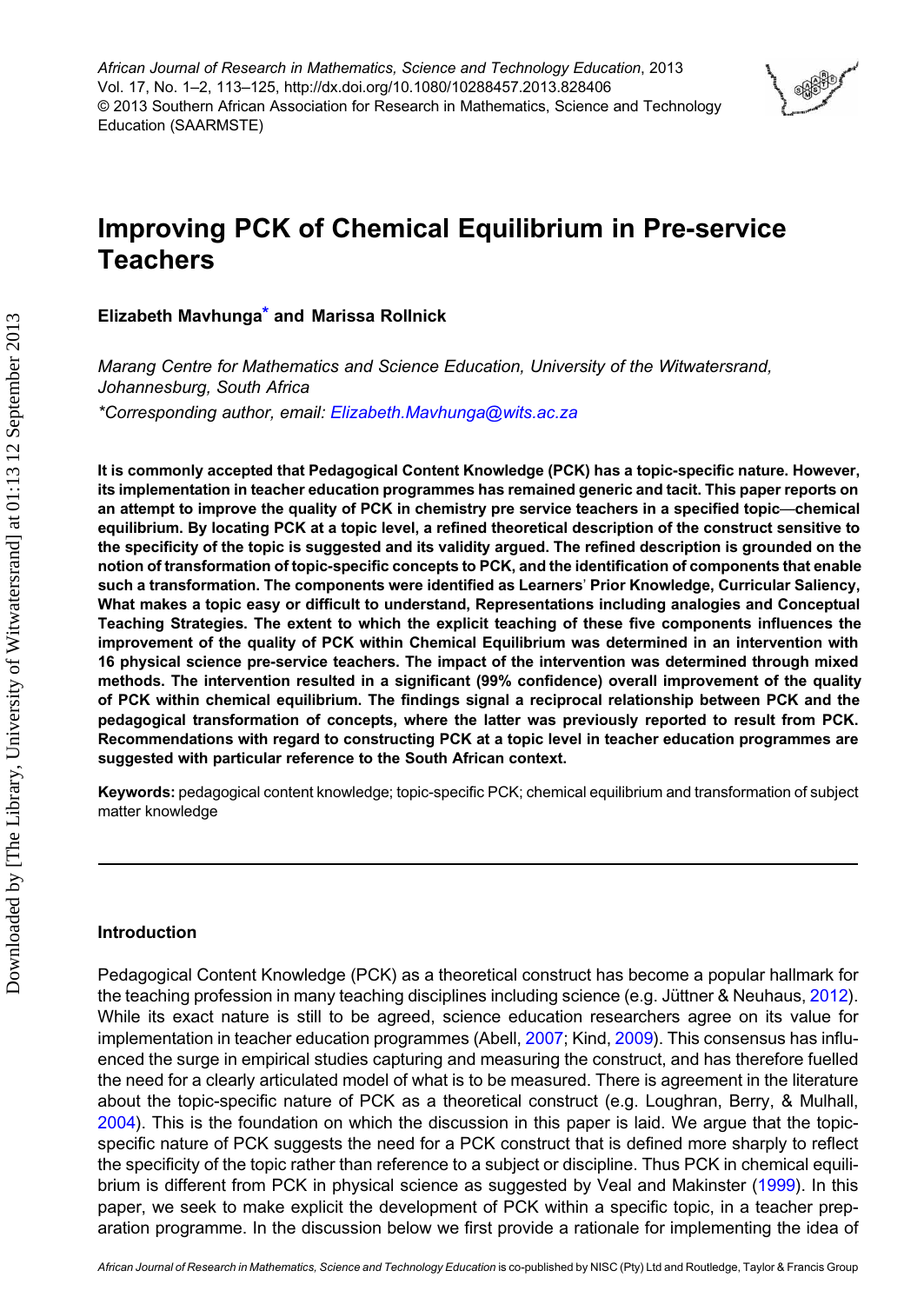PCK in teacher preparation programmes in general, highlighting the practical value of implementing topic-specific PCK in the South African context. We then argue for use of this type of PCK as a construct. Finally, we describe a case of chemistry pre-service teachers who were exposed to an intervention targeting explicit transformation of chemical equilibrium concepts with the aim of measuring its effectiveness in improving the quality of PCK in the topic.

#### PCK and Teacher Education Programmes

The value of PCK in teacher preparation programmes is said to lie in its usefulness in understanding teachers' knowledge (Abell, [2007\)](#page-12-0). In 1986, Lee Shulman drew attention to the inadequacies of regarding the teachers' knowledge base as comprised only of subject matter knowledge  $(SMK)^{1}$  and pedagogical knowledge (PK). He argued for the interrelatedness of the two categories pointing out that for an expert teacher many of the PK strategies are content specific (Shulman, [1986\)](#page-13-0). An outstanding teacher is not just a teacher, but rather an 'English teacher' or a 'chemistry teacher' (Geddis, [1993](#page-12-0), p. 675). The implication for teacher preparation programmes is, therefore, that pre-service teachers need not only to learn how to teach but 'how to teach electricity' or 'how to teach stoichiometry'. Emphasis is to be placed on the quality of teaching a specific topic. In making explicit reference to a topic and a discipline, Geddis ([1993\)](#page-12-0) alludes to levels of capability in teaching. This idea was later used by Veal and Makinster [\(1999](#page-13-0)) who forwarded the notion of PCK taxonomies. They refer to PCK in a discipline and PCK within a topic, the latter being considered as 'the most specific and novel level' (Veal & Makinster, [1999](#page-13-0), p. 10). While there is general agreement about the topic-specific nature of PCK in the literature, theoretical frameworks that expand and articulate how this nature may look like are limited. As a result, the implementation of PCK in teacher education programmes remains tacit and generic. Commonly, studies measure and portray the natural development of PCK following a generic introduction to PCK and an exposure to classroom practice with emphasis on the value of reflection (Nilsson, [2008](#page-12-0); Nilsson & Loughran, [2012](#page-13-0)). We argue below that the realisation of the topic-specific nature of PCK lies in the capacity to transform concepts within the topic by packaging them for teaching. This capacity may be developed by focusing on selective knowledge components that are oriented to SMK and reported to enable such transformation. For South Africa, in the context of the prevalence of poorly prepared science teachers (SAIRR, [2011\)](#page-13-0), the idea of PCK, whose nature and novelty lies in the quality of teaching a topic by topic, provides the possibility of mastering a few in the short term. The idea also holds potential for achieving policy goals that require a teacher to be a specialist in a specific subject and educational level (Department of Education, [2000\)](#page-12-0).

In this paper, we seek to explore strategies to explicitly enhance the quality of PCK in pre-service teachers. We have chosen chemical equilibrium as a topic based on research studies suggesting its foundational value in understanding other chemistry topics, such as oxidation-reduction (Bergquist & Heikkinen, [1990\)](#page-12-0). Furthermore, the topic is perceived to be difficult and abstract (Tyson, Treagust, & Bucat, [1999](#page-13-0)) requiring content and terminology specific explanations. For example, the meaning of the phrase 'equilibrium' is different to the daily use of the term. Further difficulties are reported for understanding of the constant nature of the equilibrium constant (Van Driel & Graber, [2002](#page-13-0)) and the unequal concentrations of reagents at equilibrium. While this discussion on difficulties with chemical equilibrium is not exhaustive, it foregrounds the importance of knowing what makes the topic difficult. In a way, this discussion has begun the process of reasoning about teaching. It has brought to the fore considerations about the hard core SMK that must be present for effective teaching. These considerations have transformative effects on the concepts of the topic, a discussion expanded in the next section.

#### PCK within a Specific Topic—Topic-Specific PCK

As the focus in this paper is on PCK within a topic, it is important to define the construct and provide a theoretical framework for its discussion. We start from Shulman's (1987) statement that: 'compre-hended ideas must be transformed in some manner if they are to be taught' (Shulman, [1987](#page-13-0), p. 16).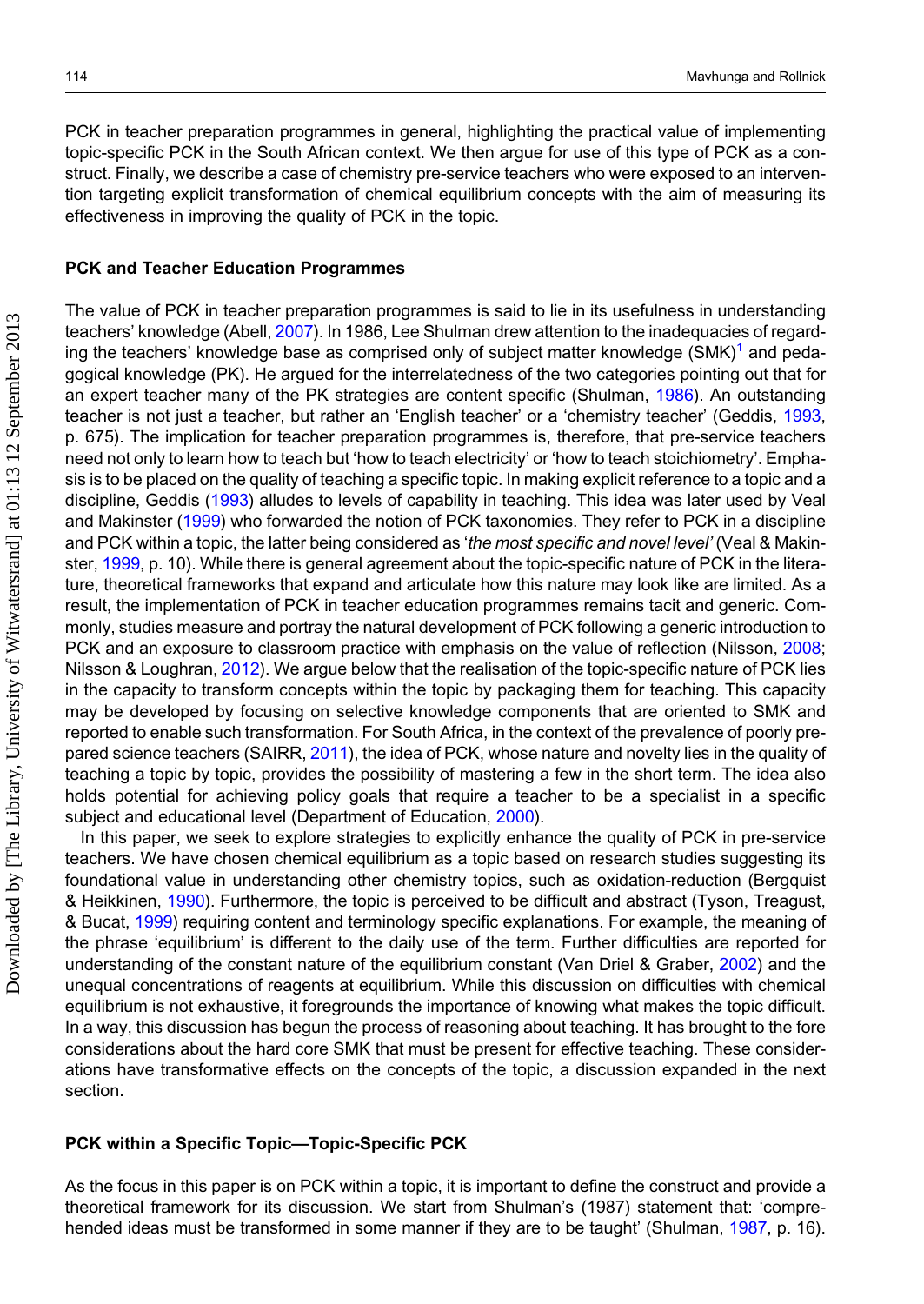<span id="page-3-0"></span>He described PCK as 'the capacity of a teacher to transform the content knowledge he or she possesses into forms that are pedagogically powerful' (p. 15). This statement has been the foundation of many research studies in PCK leading to the generally accepted finding of its topic-specific nature. We acknowledge the above, but further point to the interface of topic specificity of PCK and transformation of the concepts in that topic. Geddis [\(1993](#page-12-0)) pointed out that teachers need to develop the awareness that teaching requires the transformation of their SMK in general. Also, once this awareness is in place, the articulation of the kinds of knowledge needed to achieve such transformation becomes important. According to the author, knowledge of a 'multitude of particular things' about SMK that are relevant to its teachability is required (Geddis, [1993,](#page-12-0) p. 676). The 'particular things' are identified as (i) Students' Prior Knowledge including misconceptions, (ii) Curricular Saliency, (iii) What makes a topic easy or difficult to understand, (iv) Representations including analogies and (v) Concep-tual Teaching Strategies (Geddis, [1993](#page-12-0); Geddis & Wood, [1997](#page-12-0)). We have called these components content-specific components because of their orientation to SMK, requiring specific considerations to be made about SMK. When a particular element of SMK (K, in Figure 1) is thought about and reasoned through these content-specific components, understanding for teaching is generated that is specific to that topic (K'). That is, the initial element of SMK is transformed to a version that is suitable for use in teaching learners. In Mathematics, similar content-specific components are found in the description of 'Specialized Content Knowledge' (SCK). SCK is a construct that provides the knowledge required for SMK transformation needed only in teaching settings (Ball, Thames, & Phelps, [2008](#page-12-0)).

In this study we consider the quality of teaching resulting from such considerations influenced by both the knowledge of the content-specific components as well as their interaction among each other. Similar to Shulman, however specific to a topic level, we have termed the capacity to transform SMK of a topic through such considerations as PCK located within that topic (Topic-Specific PCK). This transformation is displayed on the left-hand side of Figure 1 as explained above. The righthand side of the Figure displays a model of PCK that acknowledges the influence of four more generic teacher knowledge domains, namely knowledge of context, knowledge of students, SMK and PK. This model is derived from the work of Davidowitz and Rollnick [\(2011](#page-12-0)), who identified the four knowledge domains as generalised knowledge from which a teacher draws to inform PCK. These knowledge domains have their origin in the model for PCK suggested by Grossman ([1990\)](#page-12-0), who suggested that these knowledge bases are influenced by the beliefs of the teacher about teaching science. This model has been chosen because the knowledge domains reflect some similar aspects to



Figure 1: A model for Topic-Specific PCK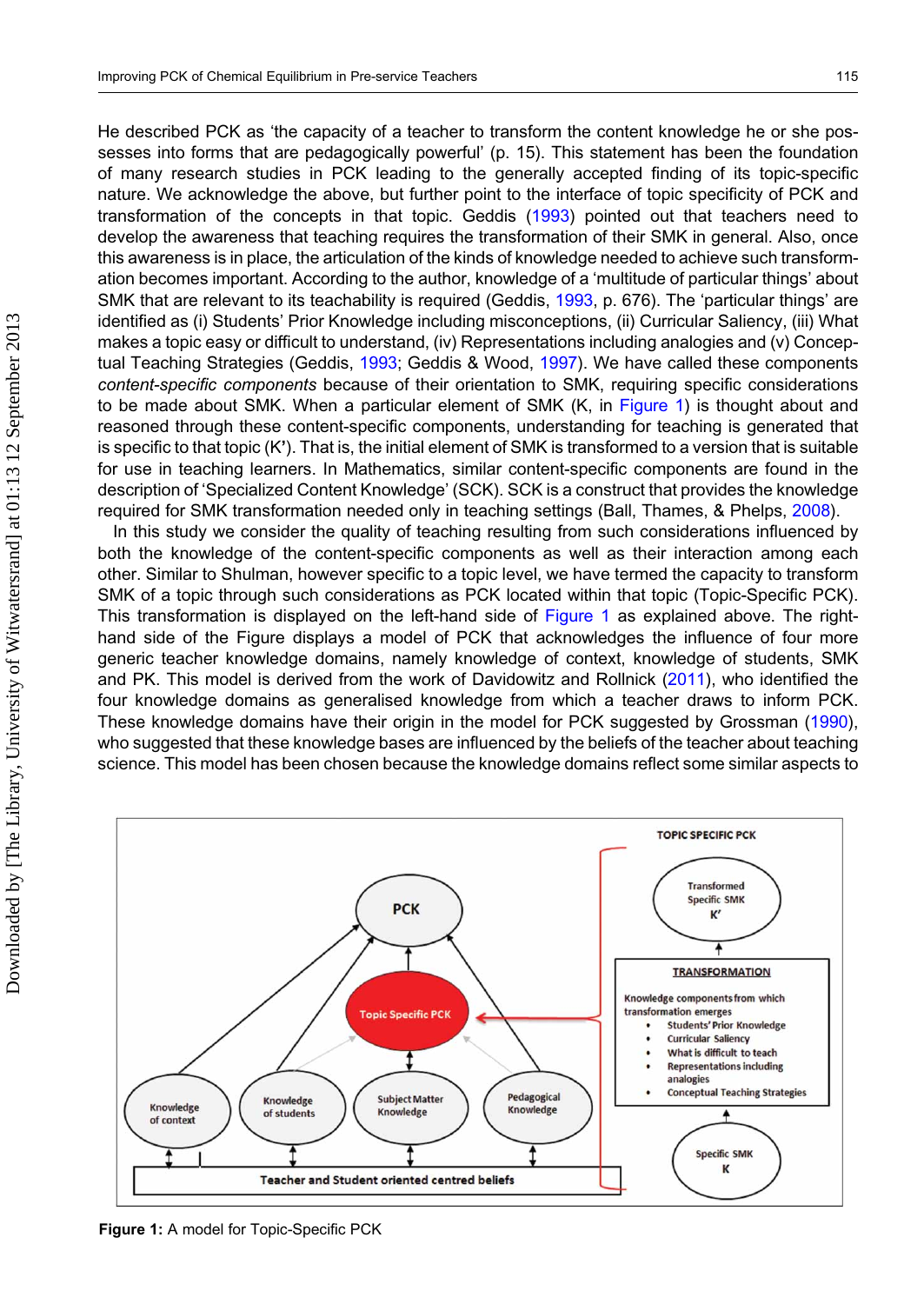the listed content-specific components, and because it has SMK as a distinct knowledge domain. The role of SMK is crucial in the discussion of pedagogical transformation, as we assume the theoretical position that SMK is a necessary pre-requisite for the development of PCK (Rollnick, Bennett, Rhemtula, Dharsey, & Ndlovu, [2008](#page-13-0)).

According to Geddis ([1993\)](#page-12-0), the value of focusing on the transformation of subject matter is that it directs attention simultaneously to the domain of SMK and the interactions with the listed content-specific components, as shown in [Figure 1.](#page-3-0) The link between the transformation of specific SMK and PCK is through the SMK domain. As mentioned earlier, we see this interface as bringing to the fore the topic-specific nature of PCK, allowing considerations topic by topic with less attention to the full spectrum of knowledge domains influencing PCK at a generic level. Hence, we refer to this type of PCK as PCK within a topic, different from the generic type or PCK at a discipline level. The possible influence of the knowledge bases of knowledge of students and the Pedagogical Knowledge is acknowledged (faint lines) because of the relatedness of these knowledge domains to two of the specific content components, namely, students' prior knowledge and conceptual teaching strategies.

In the literature, these two content-specific components are similar to two of the five components proposed by Park and Oliver [\(2008](#page-13-0)) in their integration model for PCK. However, three of their components differ to those proposed in this study, in that they are not as topic specific. Park and Oliver's components include knowledge of orientations to science teaching, knowledge of science curriculum and knowledge of assessment of learning in science. Park and Oliver draw on Magnusson, Krajcik, and Borko [\(1999\)](#page-12-0) in that their components entail teachers' knowledge and beliefs about the purposes and goals for teaching science, at a discipline level, and at a particular grade level. They have a generic nature and therefore not unique for each topic in science. Thus Park and Oliver's and Magnusson et al.'s models are not suitable for our purpose of exploring the construct at a topic level. However, similar to Park, Jang, Chen, and Jung [\(2011](#page-13-0)), we consider the quality of PCK within a topic to refer to both the conceptual understanding of our five content-specific components as well as their interaction.

The discussion above has presented an 'interpretive argument' for the validity of the Topic-Specific PCK construct. It provides the conceptual rationale, the expectations and the assumptions made about the construct being measured (Kane, [2006](#page-12-0)). According to Messick ([1989](#page-12-0)), in addition to the interpretive argument, construct validity requires a validity argument. The validity argument provides information about the coherency and the plausibility of the interpretative argument. It may be established through statistical measurement. In this paper, the statistical argument is provided in the validation of a tool to measure the quality of the construct within chemical equilibrium, reported in another study (Mavhunga & Rollnick, [2011\)](#page-12-0). For continuity, the argument is briefly recalled in the discussion of data collection below. Both the interpretive argument provided above and the validity argument discussed next, provide a comprehensive argument for the regard of Topic Specific PCK as a valid theoretical construct. As our interest lies in improving the quality of PCK explicitly within a particular topic, we specifically ask:

To what extent does the explicit teaching of transformation of concepts in chemical equilibrium through the set of five components, influence the improvement of the quality of PCK within the topic in chemistry preservice teachers?

#### Research Methodology

#### The Research Design

As suggested by the nature of the research question, the research design was based on mixedmethods (MM). Moran-Ellis et al. [\(2006](#page-12-0)) argue that using mixed methods requires that different methods (or types of data) are given equal weight, and are, therefore interdependent while retaining their paradigmatic modalities. In this study, both methods have equal weight as each may capture the same or a different aspect of the research question. The design, therefore, meets the requirement for a 'parallel mixed design' (Teddlie & Tashakkori, [2009\)](#page-13-0). The research strategy employed in this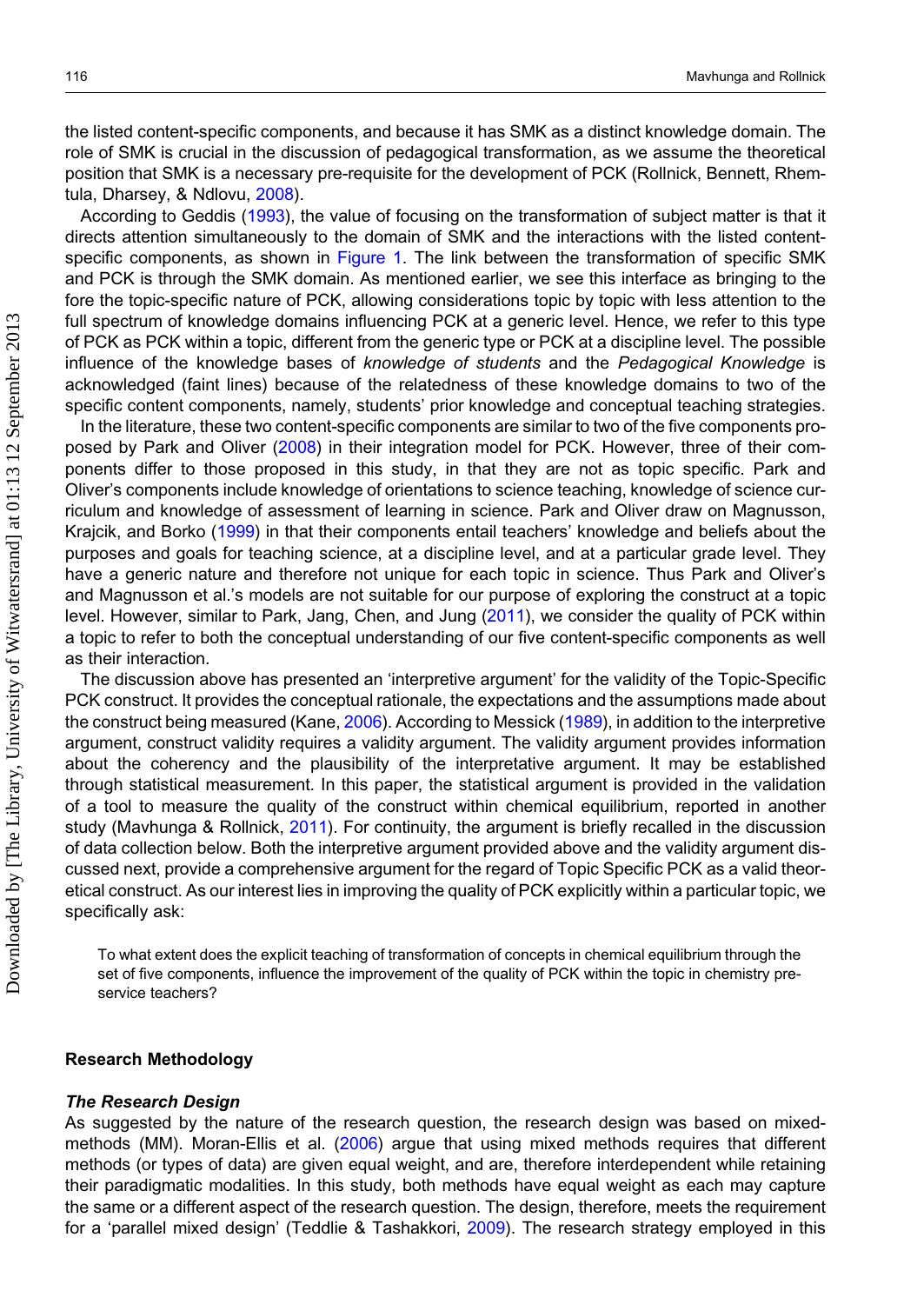study is a case study, enabling targeted in-depth explorations of interactions. Merriam ([2002](#page-12-0), p. 8) describes a case study as 'an intensive description and analysis of a social unit'. The 'social unit', i.e. the sample group, is a class  $(N = 16)$  of Secondary School pre-service teachers. These are preservice teachers in their final year of study towards a teacher qualification—the BEd degree, with Physical Science as their major subject. The majority of the pre-service teachers come from the rural areas of South Africa. Communities in these rural areas are commonly exposed to poor education and likely to have very few science teachers with a degree qualification (SAIRR, [2012\)](#page-13-0). The general understanding is that the National Department would place these final year students as qualified science teachers back in their communities on graduation. Within this context, and in the absence of nationally co-ordinated induction programmes for beginning teachers in South Africa, the development of PCK within specific topics in pre-service as discussed above is even more urgent.

#### The Intervention

An intervention targeting understanding of transformation of Chemical Equilibrium concepts was implemented. The focus of the intervention was to develop reasoning about the topic of chemical equilibrium in terms of the five content-specific components of Topic-Specific PCK mentioned above. The intervention was structured into 12 sessions of 100 minutes each. Two sessions per week were held, extending the intervention over 6 weeks. The first and the last sessions were used for pre/post data collection through the administration of a specially designed tool for Topic-Specific PCK (discussed below). The pre-service teachers were arranged randomly into four groups which were kept unchanged throughout the sessions, as suggested by Bilgin ([2006](#page-12-0)). The introductory session was used to revise the aspects contained in the theory of constructivism related to learning and teaching as well as to introduce the idea of PCK and its benefits. This introduction provided a natural flow into the discussions of the content-specific components of Topic-Specific PCK starting with that of *students' prior knowledge*. The discussions about chemical equilibrium concepts through the five content-specific components were carried out one component at a time. The teaching sessions were structured similarly. At the beginning of a session, pre-service teachers participated in a discussion of an article included as a pre-session reading task. All tasks were selected to enhance aspects of the relevant knowledge component for that session. The discussion was typically followed by explicit explanations of one of the knowledge components using central concepts in chemical equilibrium. For example, under the students' prior knowledge component, commonly reported misconceptions in chemical equilibrium were listed and discussed (Van Driel & Graber, [2002\)](#page-13-0). Where participants' own knowledge was found lacking, concepts in chemical equilibrium were revised to facilitate reasoning of the concepts in terms of the content-specific components. The explanations were concluded with a class activity that illustrates the application of the specific component in a teaching situation.

Towards the end of the intervention, (session 9) Content Representations (CoRes) were introduced. CoRes are representational tools first introduced by Loughran et al. [\(2004](#page-12-0)) as part of a strategy to portray PCK through a series of prompts. The prompts are related to Big Ideas on a specific topic, such as 'what do you expect learners to know about this idea?' For the intervention, the CoRe was adapted to include explicit prompts on the five content-specific components. The CoRe was used in this study as a tool to capture reasoning on the five components onto a single plane. The intervention concluded with a session linking all the discussions in the intervention into the process of Pedagogical Reasoning and Action (Shulman, [1987\)](#page-13-0). Emphasis was placed on the stage of transformation achieved through the collective considerations of the content-specific components discussed in the intervention.

Two additional tutorial sessions were held outside the formal class time on a voluntary basis. In these tutorials pre-service teachers responded and discussed questions posted over an interactive online platform called Blackboard ignite (BBignite). On BBignite pre-service teachers were organized in the same groups as in class and could chat to each other through written text within a group online. The questions posted were mostly seeking identification of misconceptions in chemical equilibrium and requesting suggestions for confronting them.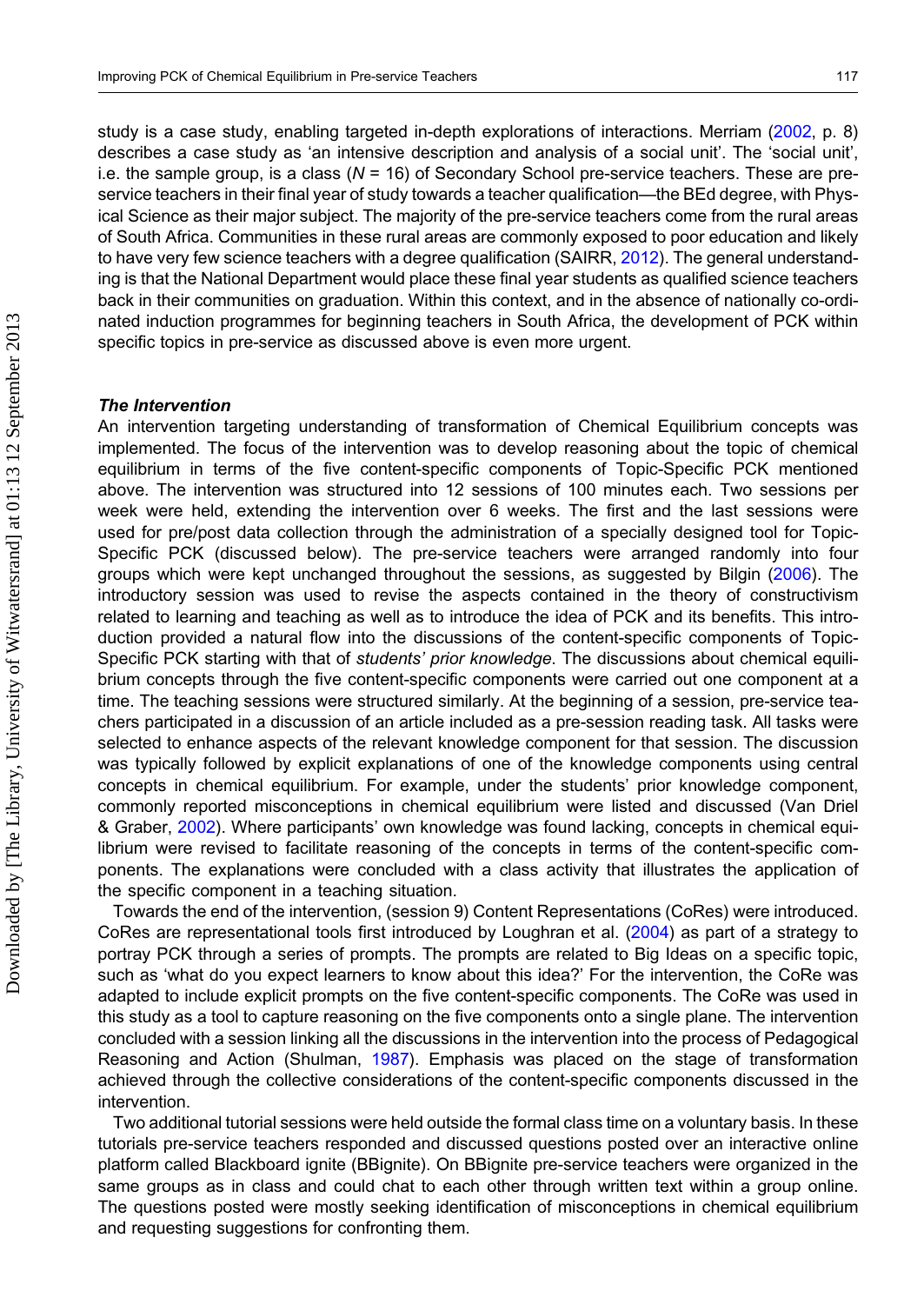#### Data Collection

Data were collected at key points of the study through a combination of quantitative and qualitative tools. As mentioned above, a set of pre- and post-intervention quantitative data was collected using a specifically designed Topic-Specific PCK tool for Chemical Equilibrium. The tool is structured according to the five content-specific components of Topic-Specific PCK outlined above, where each component is considered as a test item with two or three sub-questions. As alluded to earlier, we consider the understanding of each content-specific component and its interactions with other components as windows into the quality of Topic-Specific PCK. The tasks in the tool require responses from teachers that demonstrate understanding of a component as well as the pulling of one or more other components into an interplay evident in the explanations. For an example, Figure 2 presents a test item located in the content-specific component of students' prior knowledge.

The responses given as options A–C, were generated from practicing teachers during the piloting of the tool. The responses are all conceptually correct but differ in the extent of engagement with the identified misconception. Some responses, like response A and B, are limited to the provision of a theoretical definition and possibly its expansion. They show only the understanding of the content-specific component, but not the interplay of this understanding with the understanding of other components. Such responses would attract a low score. Strategies for addressing the identified misconception are likely to refer to the knowledge of the other content-specific components as is the case with response C. In response C, in addition to identifying the misconception, there is an effort to emphasize the critical feature to achieving chemical equilibrium. Here, we see a natural interplay between the components of knowing about the misconception, and elements of the component of curricular saliency where understanding of what aspect is most important for this particular case, emerges.

The design and the validation of the tool is reported in a separate study (Mavhunga & Rollnick, 2011), however a brief description is provided to strengthen the construct validity argument in this paper. The process of development followed traditionally the chronological order from (1) production of test items; (2) judgment of items; (3) construction of the instrument; (4) piloting and (5) validation of the instrument. Measurement on the reliability and validity of the tool was done using the Rasch statistical model. The

#### **CATEGORY A: STUDENTS' PRIOR KNOWLEDGE**

What comment would you write on a learner's script who writes:

A reaction reaches equilibrium when the concentrations of the

products and reactants are equal.

Response A: No; when a reaction reaches equilibrium it does not mean the concentrations of the reactants and products are equal. The concentration of reactants and those of products are not equal at equilibrium. Sometimes the concentration of reactants is more than that of products and vice-versa. It depends on the type of reaction.

**Response B:** No; when a reaction reaches equilibrium the concentration of the products and the reactants are not equal. Equilibrium is reached when both reactions proceed at the same rate.

Response C: No; the concentration of reactants and products at equilibrium are not necessarily equal. Each reagent may have its own concentration which is different to the other. What ensures a reaction to be at equilibrium is the rate at which the forward and the reverse reaction occur. For equilibrium to occur this rate must be equal for both reactions.

Response D: None of the above

Choose your response, and use the space below to expand on your choice.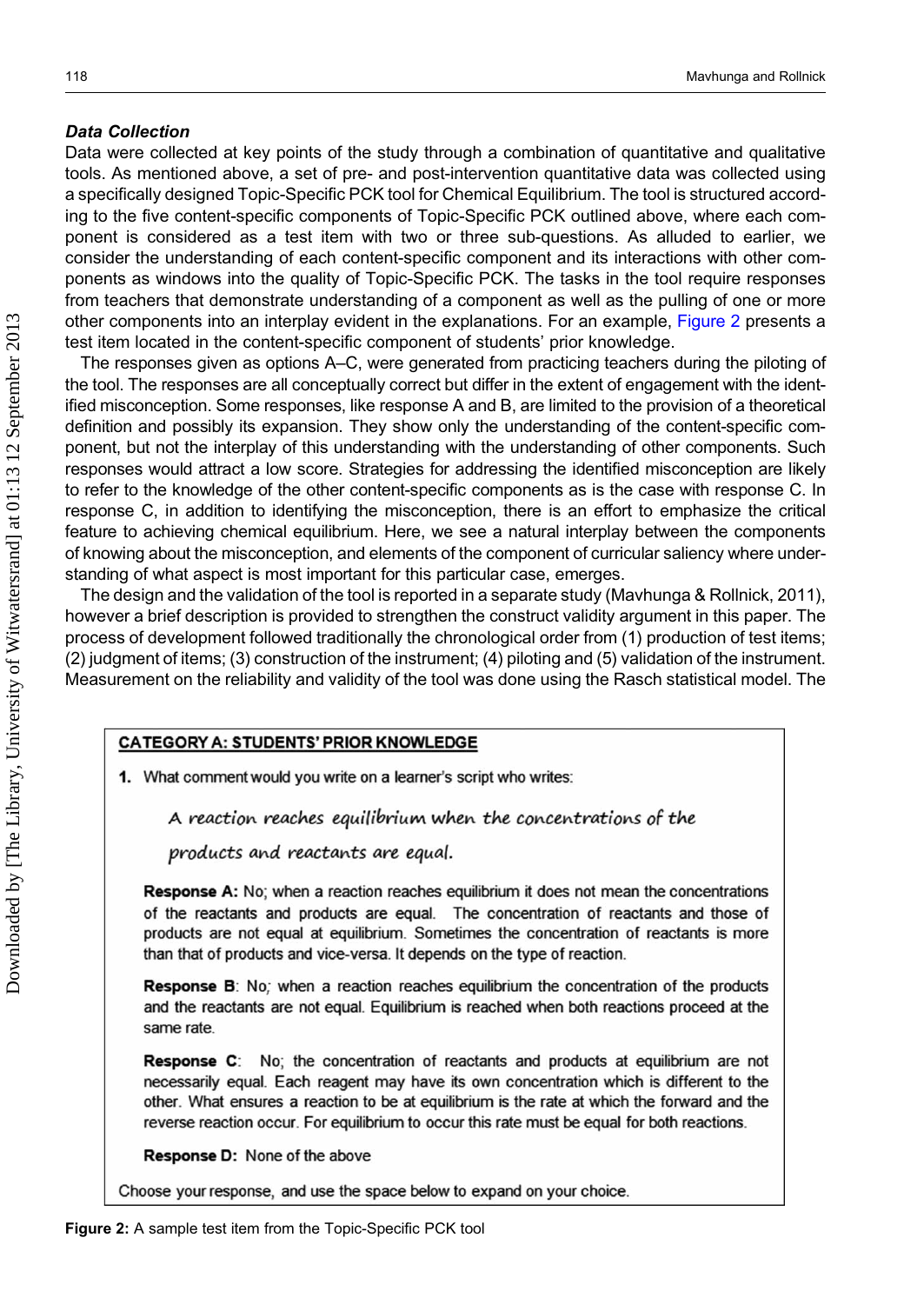reliability indices as measured through person ability and item difficulty, using Rasch, were found to be acceptable at 0.88 and 0.92, respectively. All person and item measures were found to fall within the fit statistics range of +2 and -2. This indicates that both the test items and the persons' measures work coherently together to measure a single construct as intended Topic-Specific PCK, and therefore con-stitute a valid measure (Boone & Rogan, [2005](#page-12-0)). This analysis provides the validity argument for the construct, complementing the interpretive argument as provided earlier in the theoretical framework. Both validity arguments satisfy the requirements for construct validity as outlined by Messick ([1989\)](#page-12-0), and also establishes the validity of the tool, thus its use in this study.

The scoring of the responses of the pre-service teachers from the tool was done using a criteriabased ordinal rubric. The rubric has the five content-specific components with each being rated on a four point scale from a minimum of 1 'Limited' to a maximum of 4 'Exemplary' (Park et al., [2011](#page-13-0)). Similar to the emphasis in the tool, the criteria for the category of 'Exemplary' in the rubric called for evidence of the natural interplay of components in addition to the knowledge in each component, see sample in Figure 3 below. As the questions from the tool offered additional opportunity for the respondents to explain their choices, these were considered in the scoring as some of the criteria may be embedded in the explanation. For example, respondents may offer a response that illustrates a correction strategy that reflects a natural interplay of content-specific components other than those reflected in the provided response choice.

As the intervention unfolded session by session, various qualitative data capturing strategies were used, including photographic capturing of written class activities, audio recordings of class discussions in their groups, developed CoRes and teacher outlines; written text of the discussions over the interactive online BBignite platform; and copies of student assignments. Similar to the quantitative data, emphasis in the analysis of the qualitative data was placed on evidence of the understanding of a content-specific component and its interplay with other components.

#### Findings

#### Quantitative Analysis

Given that the responses in the Topic-Specific PCK tool were scored using a four point rubric, the data obtained were of an ordinal type where the intervals were not necessarily equally spaced. For this reason, the raw scores were converted into Rasch measures (Boone & Rogan, [2005](#page-12-0)) that are placed on a scale with equidistant intervals. The Rasch model places persons' ability measures on the same interval scale as the measures for items' difficulty. This assists in determining internal coherency and in establishing rank order of persons' ability and item difficulty measures. Thus two sets of topic-specific PCK quantitative data were generated for the pre and post-tests respectively (as shown in [Table 1](#page-8-0)). The Rasch measures generated from these scores, produced acceptable person and item reliability indices in both tests. In the case of the pre-test, the person reliability was 0.65 and item reliability of 0.96. For the post test, the person reliability was 0.73 and item reliability of

| <b>TSPCK Components</b>                                  | (1) Limited                                                                                                         | (2) Basic                                                                                                                                                                                              | (3) Developing                                                                                                                                                      | (4) Exemplary                                                                                                                                                                                                                                                                                                                                                           |
|----------------------------------------------------------|---------------------------------------------------------------------------------------------------------------------|--------------------------------------------------------------------------------------------------------------------------------------------------------------------------------------------------------|---------------------------------------------------------------------------------------------------------------------------------------------------------------------|-------------------------------------------------------------------------------------------------------------------------------------------------------------------------------------------------------------------------------------------------------------------------------------------------------------------------------------------------------------------------|
| Students' Prior<br>Knowledge including<br>misconceptions | No identification<br>No acknowledgement<br>No consideration of<br>students' prior<br>knowledge or<br>misconceptions | · Identifies<br>misconception or prior<br>knowledge<br>• Provides standardized<br>knowledge as<br>definition<br>• Repeats standard<br>definition with no<br>expansion or with<br>incorrect explanation | · Identifies<br>misconception or prior<br>knowledge<br>• Provides standardized<br>knowledge as<br>definition<br>Expands and re-phrase<br>٠<br>explanation correctly | · Identifies misconception or<br>prior knowledge<br>• Provides standardized<br>knowledge as definition<br>• Expands and re-phrases<br>explanation correctly<br>• Confronts<br>misconceptions/confirms<br>accurate understanding<br>with using a specific<br>conceptual teaching<br>strategy or knowledge of<br>representations or<br>elements of curricular<br>saliency |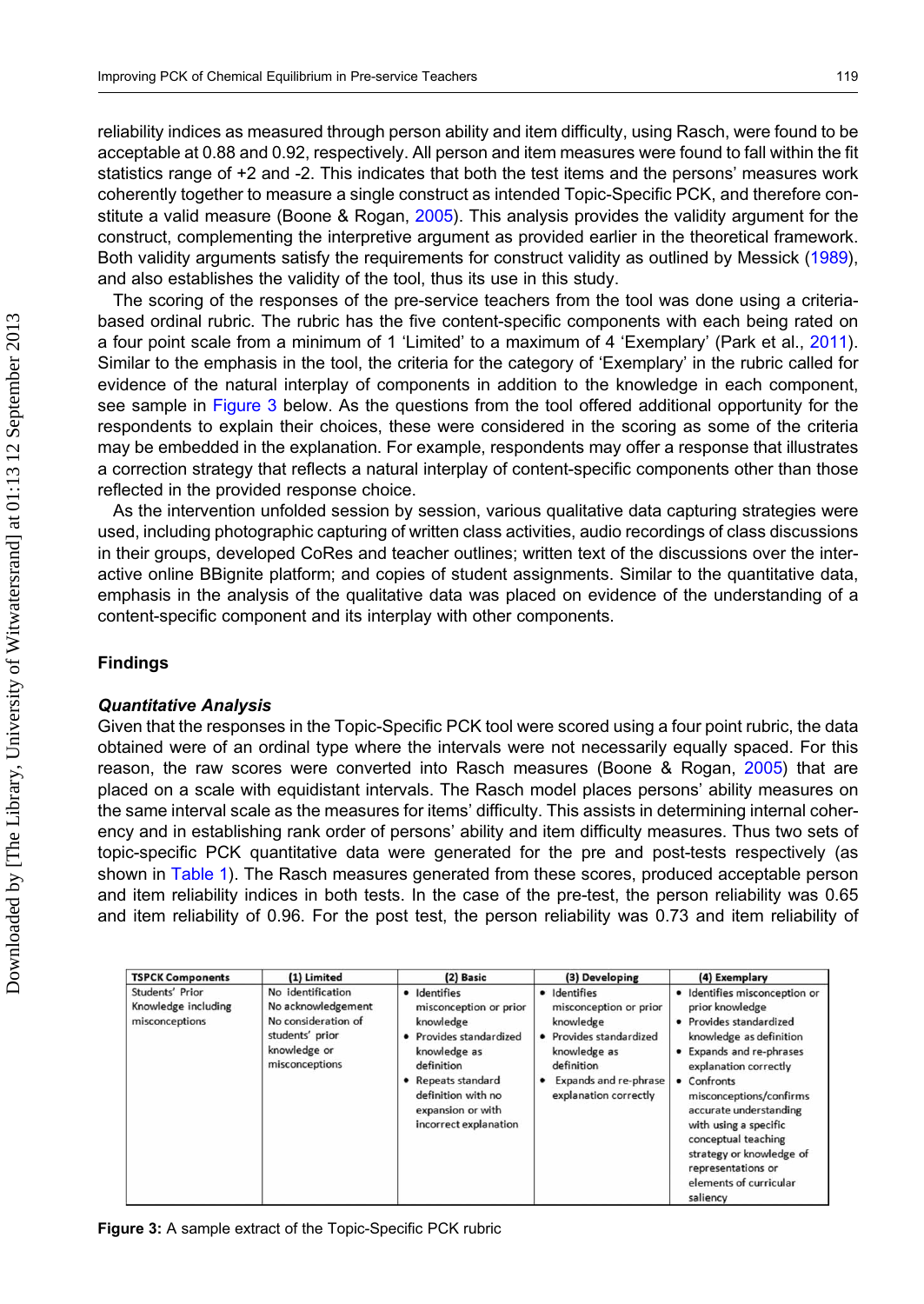|     |                         |     | Students'*         |     |                        |                | What is                |                |                 |     |                      |
|-----|-------------------------|-----|--------------------|-----|------------------------|----------------|------------------------|----------------|-----------------|-----|----------------------|
| No. | Pre-service<br>teachers |     | prior<br>knowledge |     | Curricular<br>saliency |                | difficult to<br>teach? |                | Representations |     | Teaching<br>strategy |
|     |                         | Pre | Post               | Pre | Post                   | Pre            | Post                   | Pre            | Post            | Pre | Post                 |
| 1.  | <b>PM</b>               | 3   | 3                  | 2   | 3                      | 3              | 3                      | $\overline{2}$ | 3               |     | 3                    |
| 2.  | <b>SM</b>               | 3   | 4                  | 2   | 4                      | 4              | 3                      |                |                 |     |                      |
| 3.  | PPM (group 1)           | 4   | 3                  |     | 3                      | 3              | 3                      |                |                 |     |                      |
| 4.  | <b>TSM</b>              | 3   | 4                  | 3   | 2                      | 3              |                        |                |                 |     |                      |
| 5.  | <b>IDL</b>              | 3   | 4                  | 2   | 3                      | $\overline{2}$ | 2                      |                |                 |     |                      |
| 6.  | <b>BM</b>               |     | 3                  |     | 3                      | 2              |                        |                |                 |     |                      |
| 7.  | NG                      |     | 3                  |     | 3                      | 3              |                        |                |                 |     |                      |
| S.  | <b>PMT</b>              |     | 4                  |     | 3                      | 2              |                        |                |                 |     |                      |
| 9.  | <b>LLM</b>              |     | 3                  |     | 2                      | 2              |                        |                |                 |     |                      |
| 10. | <b>KGS</b>              | 3   | 4                  |     | 3                      | 2              |                        |                |                 |     |                      |
| 11. | JS (group 1)            | 3   | 3                  |     | 2                      |                | 3                      |                |                 |     |                      |
| 12. | MC(group 1)             | 2   | 3                  |     | 3                      |                | 3                      |                |                 |     |                      |
| 13. | MM (group 1)            | 2   | 2                  |     | 2                      | 2              |                        |                |                 |     |                      |
| 14. | <b>BS</b>               | 2   |                    |     | 3                      | 2              |                        |                |                 |     |                      |
| 15. | <b>ZS</b>               |     |                    |     |                        |                |                        |                |                 |     |                      |
| 16. | KM                      |     | 3                  |     | 3                      |                | 3                      |                |                 |     |                      |

<span id="page-8-0"></span>Table 1: Raw pre and post-test scores per content-specific component

\*The term student is used in the actual tool to refer to the component of Learner Prior Knowledge.

0.76. In both cases the item and measured person scores reflected error estimates well inside the conventionally acceptable fit statistics range of -2 and +2, indicating good validity. The fact that these reliability and validity indices are within the acceptable range, is a further evidence of the validation of Topic-Specific PCK as a construct.

In order to compare shifts between the pre and post-tests, it is necessary that the pre/post-tests are first equated (Wright, [1996](#page-13-0)). One of the ways of equating a test in the Rasch statistical model is to use a fixed base procedure—also known as anchoring. In this study, the pre-test was regarded as the base test and its item difficulty measures anchored and used to equate the scale of the post-test. The person ability measures from both tests were then positioned on a similar frame and compared using a nonparametric Wilcoxon Paired Signed Rank test for analysis for significance difference in order to suit the limited sample size of the study. The comparison yielded a significant difference between the tests at 99% level of confidence. This finding provides an overall impact of the intervention. It indicates that preservice teachers experienced an improvement in the quality of PCK specifically in Chemical Equilibrium. Thus they have improved their ability to reason about the topic in ways that consider its teachability. This result emerges from the collective effect of the five content-specific components.

It is however, equally important to determine the extent of improvement (learning) in each of the five components. [Figure 4](#page-9-0) presents a visual display of the raw scores when compared as pre vs. post-test per component. Scanning the graphs through visual inspection, it appears that there was a varying increment across the content-specific components. However, most learning is registered in the components of Representations and Conceptual Teaching Strategies, followed by Curricular Saliency.

The above trend is further confirmed by the test item difficulty values for both pre- and post-tests generated in Rasch, [Table 2](#page-9-0). Higher numerical values reflect increased difficulty. In the pre-test, pre-service teachers found the topic difficult in terms of the components of curricular saliency, representations and conceptual teaching strategies difficult in the given order. However, in the post test, there is a visual decrease in the values of item difficulty across all items, meaning that the extent of difficulty was generally decreased after the intervention. This observation signals an improvement of learning in varying degrees across all these components, with most learning registered in the components of Representations and Teaching Strategies.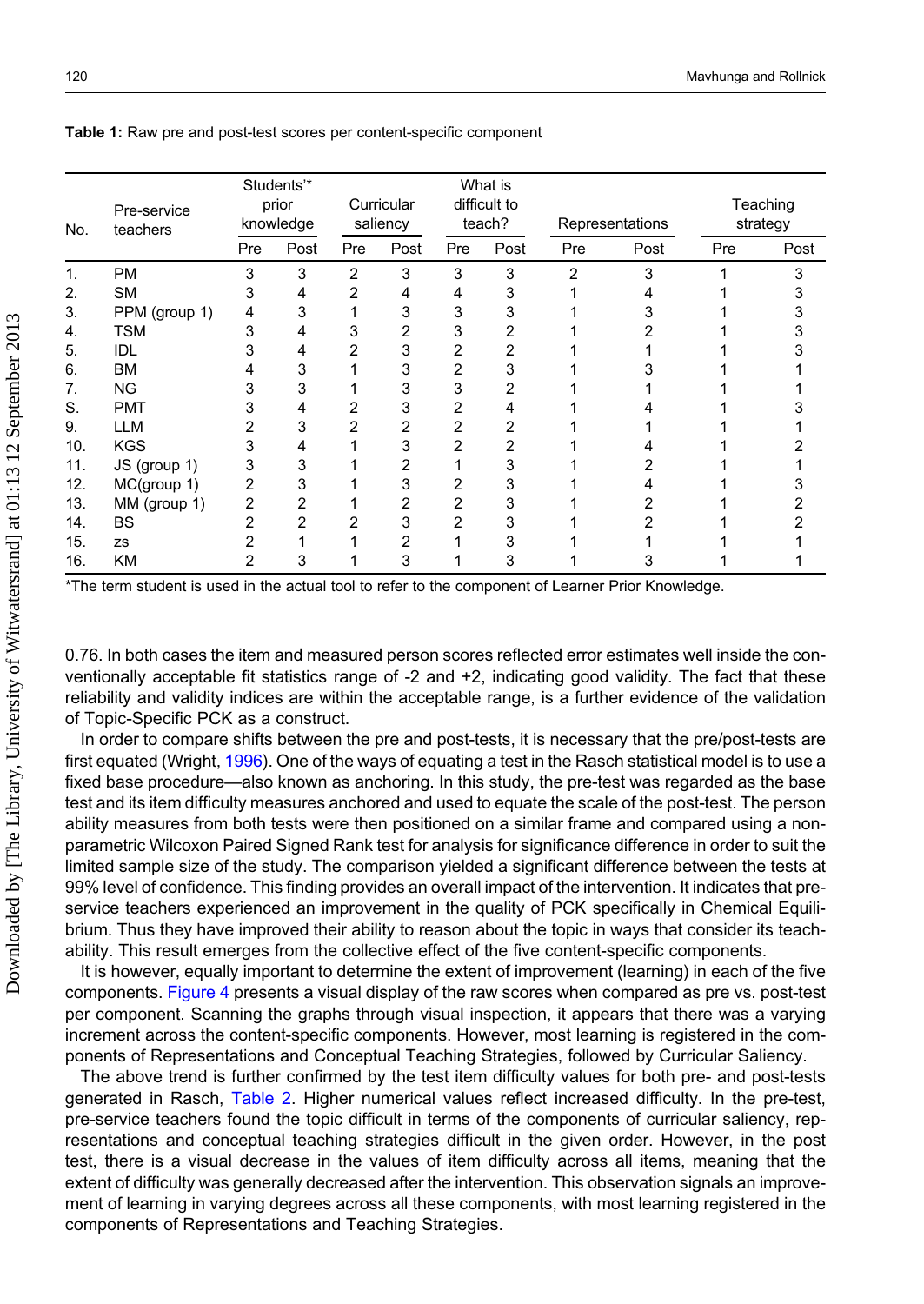<span id="page-9-0"></span>

Figure 4: Graphical representations of the pre/post-test scores per content-specific component

| Topic Specific  | Students' Prior | What is difficult to | Curricular | Representations | Teaching          |
|-----------------|-----------------|----------------------|------------|-----------------|-------------------|
| <b>PCK Test</b> | knowledge       | teach                | Saliency   |                 | <b>Strategies</b> |
| Pre-test        | 0.50            | 0.51                 | 0.60       | 5.06            | 6.43              |
|                 | LPK <           | WDT <                | CS <       | R <             | TS                |
| Post-test       | $-1.29$         | $-0.48$              | $-0.12$    | 0.38            | 1.52              |
|                 | PR <            | WDT <                | CS <       | R <             | TS                |

Item measure mean set to zero & Units per Logit =1 for the entire test (UIMEAN = 0 and USCALE =1). Symbol '<' means less difficult than.

#### Qualitative Analysis

The analysis of qualitative data collected during the teaching sessions indicates a number of cases where both the improvement in the understanding of a content-specific component as well as its natural interplay with other components happened simultaneously. Because space limitations, the analysis below is limited to evidence in two of the five content-specific components, given below as scenarios 1 and 2. Examples chosen are in the components of students' prior knowledge and conceptual teaching strategies respectively, as these two components are reported to be common in most other qualitative PCK tools (Park et al., [2011\)](#page-13-0). In this study, they respectively represent the least and the most difficult test item. The work of one group, marked in [Table 1](#page-8-0) above, was chosen for both scenarios to provide a sense of continuity.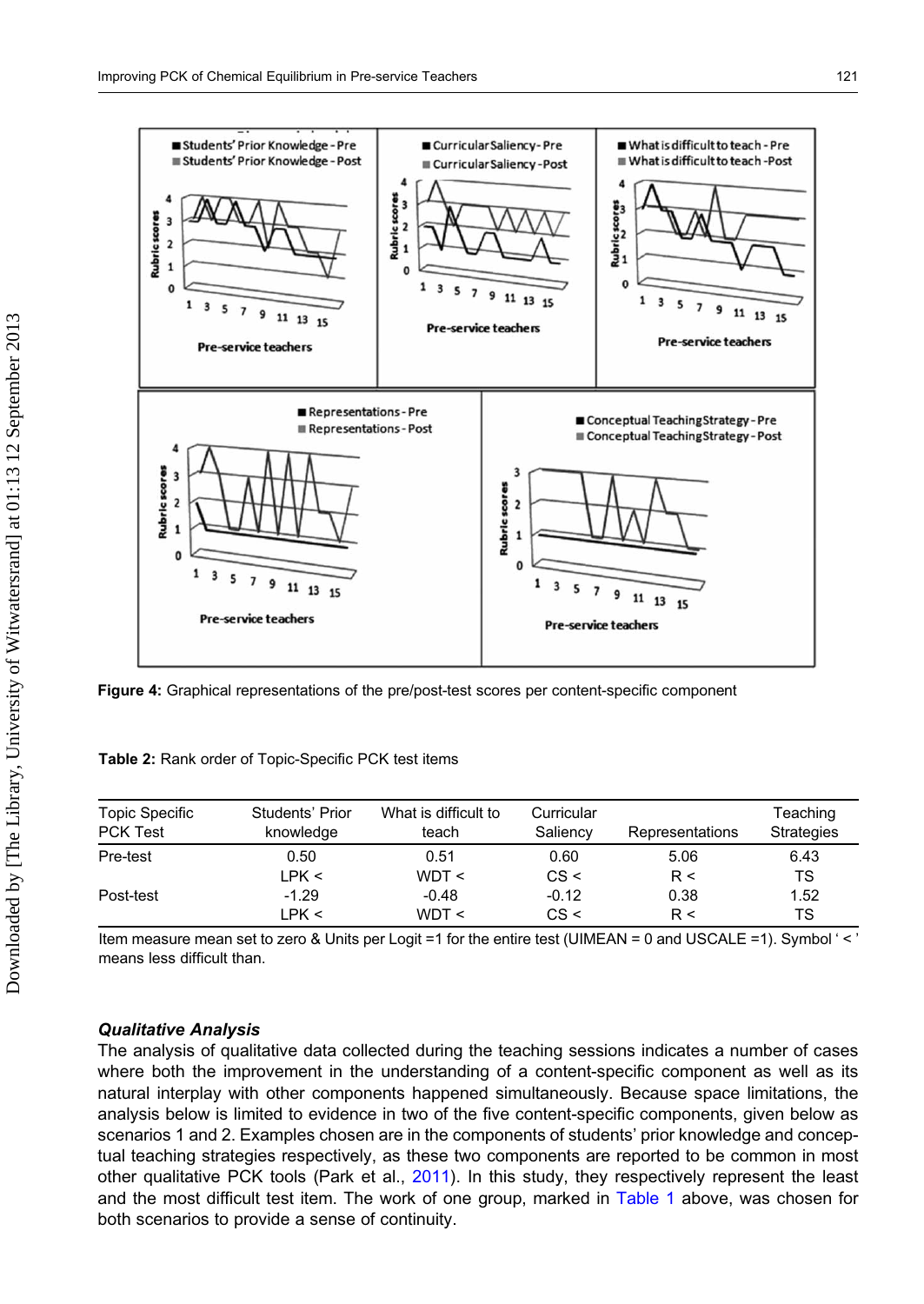#### Scenario 1: Students' Prior Knowledge

Given below is an extract from the text messages that students exchanged during a discussion on the BBignite platform. The discussion occurred immediately after the teaching of the component of student's prior knowledge. Figure 5 shows a chemical equation with unequal double arrows posted on BBignite. Pre-service teachers were requested to share their understanding, as they reasoned through the meaning expressed by the equation.

Following below are the extracts of the discussions within a group—from student MM:

In actual fact the double unequal arrows is another way of explaining that both sides of the equation are in equilibrium. … for example arrows visually appear to be unequal or longer than each other, learners may think that the longer arrow for example that is pointing forward means the forward reaction is faster than the shorter arrow that is pointing backward. [BBIgnite, student MM]

Student MM's conception of the meaning of reaction arrows appears to be in place, as seen from his confirmation that the reaction is at equilibrium despite the unequal lengths of the arrows. However, he does not provide a specific statement directed at the meaning of the unequal arrows. Nonetheless, he demonstrates understanding that the use of the unequal double arrow has potential to introduce a misconception about equilibrium having different rates. This is a reflection of some understanding about common misconception in the topic—an aspect of the component of learners' prior knowledge. Student MM, however, continues to refer to an aspect of teaching not under current discussion suggesting a representation to introduce the concept.

..To introduce this lesson, I can use the teaching aid as the seesaw with two people of the same mass of each side. [BBIgnite, student MM]

This observation points to an emerging effect, where while the focus is on reasoning about one content-specific component, considerations about the knowledge of another is naturally made. The extract displays evidence of both the understanding of a component (learners' prior knowledge) and the interplay with another (use of representations).

$$
C_2H_5NH_2(aq) + H_2O(l) \implies C_2H_5NH_3^+(aq) + OH^-(aq)
$$



#### Scenario 2: Conceptual Teaching Strategies

Evidence of understanding in this component is best seen through the suggestions made in the developed CoRes, particularly a sample outline of a lesson on one of the big ideas suggested in the CoRe. The CoRe and the sample lesson outline were submitted as part of a major class assignment. Illustrated below is an extract from student MC's lesson outline (see Table 3).

This is an extract of a lesson outline building towards the understanding of dynamic chemical equilibrium. The manner in which the intentions of the lessons are written provides a sense of the awareness of the common misconception about equal concentration of reactants and products at equilibrium. Standard definitions in most school textbooks do not mention the aspect about the 'concentration', rather emphasise 'equal rates', therefore the awareness demonstrated by the phrase 'chemical equilibrium in terms of concentration not rates' is original. The deliberate omission of the phrase 'rates' in the definition is a demonstration of increased knowledge of aspects of curricular saliency knowing what to say when and knowing what to leave out. The second aspect illustrated in the extract is the sense of sequencing. The discussions are to follow a particular order that strategically builds from one concept into another. Sequencing for conceptual understanding is another important aspect of curricular saliency. Choosing to use a practical demonstration illustrating a feature of chemical equilibrium is similar to the suggestions made by Tyson et al. ([1999\)](#page-13-0) and by Van Driel and Graber ([2002](#page-13-0)) as a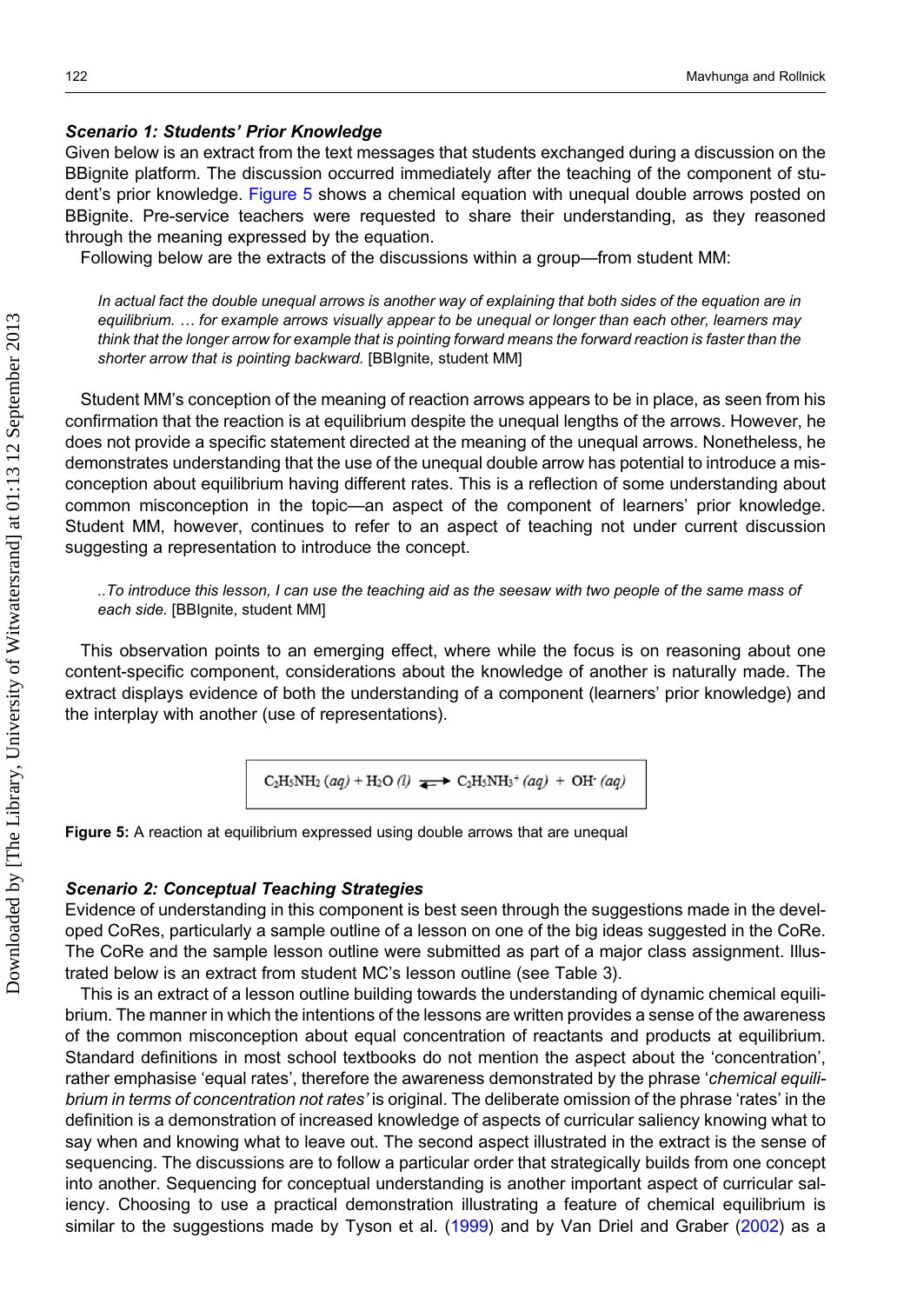| Big idea: What is Chemical Equilibrium?                                                               |                                                                                                                                                                                                                                                                                                                                                                                                                                                                                                                                                                                                                                                                                                                                                                                                              |
|-------------------------------------------------------------------------------------------------------|--------------------------------------------------------------------------------------------------------------------------------------------------------------------------------------------------------------------------------------------------------------------------------------------------------------------------------------------------------------------------------------------------------------------------------------------------------------------------------------------------------------------------------------------------------------------------------------------------------------------------------------------------------------------------------------------------------------------------------------------------------------------------------------------------------------|
| Lesson 1                                                                                              |                                                                                                                                                                                                                                                                                                                                                                                                                                                                                                                                                                                                                                                                                                                                                                                                              |
| Sub-concepts covered                                                                                  | What is meant by Chemical Equilibrium?<br>Open and Closed systems<br>Reversible reactions<br>Dynamic and physical Equilibrium                                                                                                                                                                                                                                                                                                                                                                                                                                                                                                                                                                                                                                                                                |
| Brief outline of how intentions of lessons are<br>covered, highlighting TSKfT to be used in<br>lesson | I will prompt learner's prior knowledge by Questioning, and<br>then I will move on to chemical equilibrium definition in<br>terms of concentration of reactants and products not rates. I<br>will then move to open and closed systems (Highlighting<br>where Chemical Equilibrium occurs--- by using resources to<br>ask learners the difference between what is viewed as open<br>and what is viewed as closed system)<br>Lastly I will move or to demonstration by boiling water (in a<br>sealed see through pot) in class and asking learners<br>question in relation to what they are observing. For learners<br>to draw the system, to predict whether it is closed or open by<br>asking questions like is matter lost in this system or does the<br>mass of the system changed as this pot is sealed? |

#### Table 3: An extract from student MC's lesson outline based on a CoRe

teaching strategy to confront certain misconceptions in this topic. There is a further hint on asking learners to make drawings of the system although it is not clear what level of representations is aimed at. Nonetheless, the extract displays evidence where the initial focus is on one content-specific component, in this case conceptual teaching strategies, and the interplay with other components naturally emerged.

#### Discussions and Conclusion

Our discussion began with the notion of locating PCK at a topic level. We acknowledged its topicspecific nature as reported in the literature, however, argued for a refined definition sensitive to the transformation of topic concepts. By emphasising the transformation of topic concepts, a different kind of discussion ensued which is not about the SMK of the topic per se but about the kind of knowledge needed to teach the SMK of the topic. Such a discussion references knowledge components that we termed content-specific components, and also acknowledged their transformative effects on the SMK of the topic. Following an intervention where a discussion of the topic of chemical equilibrium in terms of the topic-specific components was explicitly held, the analysis of both quantitative and qualitative data provided an answer to our specific question. It indicated that the quality of Topic-Specific PCK, as a theoretical construct located within a topic, may be improved significantly through such explicit discussions. The importance of this finding among other things is the evidence of a concrete reciprocal relationship, between PCK and pedagogical transformation, where the latter was previously reported to emerge from PCK (Shulman, [1987\)](#page-13-0). This offers a possible useful framework to develop the capacity to think about concepts topic by topic in specific ways that transforms and re-packages them with teaching in mind.

The purpose of the findings signal improved thoughts by pre-service teachers about the teaching of chemical equilibrium concepts. These thoughts now exist prior to the actual act of teaching the topic. According to Shulman ([1987\)](#page-13-0), pedagogical reasoning 'is as much part of teaching as is the actual performance itself'. In general practice, such reasoning is reported to develop with time in a practice full of reflection in and on action (Nilsson & Loughran, [2012\)](#page-13-0). It is therefore recommended that implementation of PCK in teacher education programmes be defined and packaged at a topic level as shown in this study. For teacher education programmes in the South African context, this approach has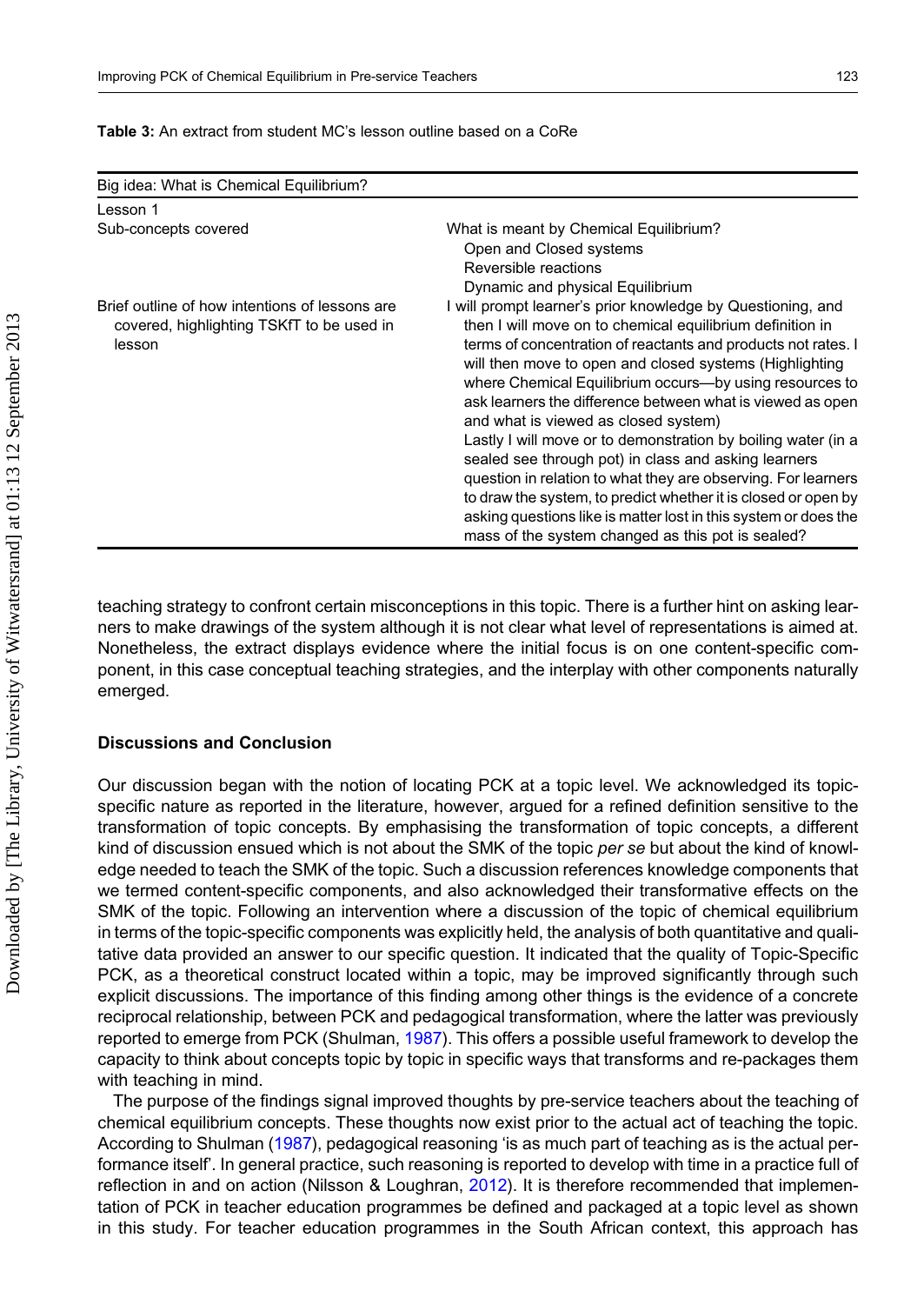<span id="page-12-0"></span>promise for producing teacher graduates who have exposure to such reasoning at least in a selection of core science topics.

For practicing teachers, professional support programmes may be structured to develop PCK in one topic at a time, rather than placing emphasis overwhelmingly at the discipline level.

As the study has the limitations of sample size and, therefore, generalisation is limited, we recommend that research in this area be extended to include other topics and to consider implementation of the construct in large-scale research projects.

#### Note

1. In this article Subject Matter Knowledge (SMK) is to be read synonymous with Content Knowledge (CK).

#### References

- Abell, S. (2007). Research on science teacher knowledge. In S. Abell & N. Lederman (Eds.), Handbook of research in science education (pp. 1105–1150). Mahwah, NJ: Lawrence Erlbaum.
- Ball, D., Thames, M., & Phelps, G. (2008). Content knowledge for teaching: What makes it special? Journal of Teacher Education, 59, 389–407.
- Bergquist, W., & Heikkinen, H. (1990). Student ideas regarding chemical equilibrium. Journal of Chemical Education, 67, 1000–1003.
- Bilgin, I. (2006). Promoting pre-service elementary students' understanding of chemical equilibrium through discussions in small groups. International Journal of Science and Mathematics Education, 4(3), 467–484.
- Boone, W., & Rogan, J. (2005). Rigour in quantitative analysis: The promise of Rasch analysis techniques. African Journal of Research in Mathematics, Science and technology Education, 9(1), 25–38.
- Davidowitz, B., & Rollnick, M. (2011). What lies at the heart of good undergraduate teaching? A case study in organic chemistry. Chemical Education Research and Practice, 12, 355–366.
- Department of Education. (2000). Norms and standards of educators. Pretoria. Retrieved 5 November 2012 from <www.education.gov.za>
- Geddis, A. (1993). Transforming subject-matter knowledge: The role of pedagogical content knowledge in learning to reflect on teaching. International Journal of Science Education, 15, 673–683.
- Geddis, A., & Wood, E. (1997). Transforming subject matter and managing dilemmas: A case study in teacher education. Teaching and Teacher Education, 13(6), 611–626.
- Grossman, P. (1990). The making of a teacher: Teacher knowledge and teacher education. New York, NY: Teachers College Press.
- Jüttner, M., & Neuhaus, B. (2012). Development of items for a pedagogical content knowledge test based on empirical analysis of pupils' errors. International Journal of Science Education, 34(7), 1125–1143.
- Kane, M. (2006). Validation. In R. L. Brennan (Ed.), Educational measurement (4th ed., pp. 17–64). Washington, DC: Praeger.
- Kind, V. (2009). Pedagogical content knowledge in science education: Perspectives and potential for progress. Studies in Science Education, 45(2), 169–204.
- Loughran, J., Berry, A., & Mulhall, P. (2004). In search of pedagogical content knowledge in science: Developing ways of articulating and documenting professional practice. Journal of Research in Science Teaching, 41(4), 370–391.
- Magnusson, S., Krajcik, J., & Borko, H. (1999). Nature sources and development of pedagogical content knowledge for science teaching. In J. Newsome & N. Lederman (Eds.), Examining pedagogical content knowledge: The construct and its implications for science education (pp. 95–132). Dordrecht: Kluwer Academic.
- Mavhunga, E., & Rollnick, M. (2011). The development and validation of a tool for measuring topic specific PCK in chemical equilibrium. Paper presented at the ESERA Conference, Lyon, France.
- Merriam, S. B. (2002). Qualitative research in practice: Examples for discussion and analysis. San Francisco: Jossey-Bass.
- Messick, S. (1989). Meaning and values in test validation: The science and ethics of assessment. Educational Researcher, 18(2), 5–11.
- Moran-Ellis, J., Alexander, V., Cronin, A., Dickinson, M., Fielding, J., Sleney, J., & Thomas, H. (2006). Triangulation and integration: Processes, claims and implications. Qualitative Research, 6(1), 45–59.
- Nilsson, P. (2008). Teaching for understanding: The complex nature of pedagogical content knowledge in preservice education. International Journal of Science Education, 30(10), 1281-1299.